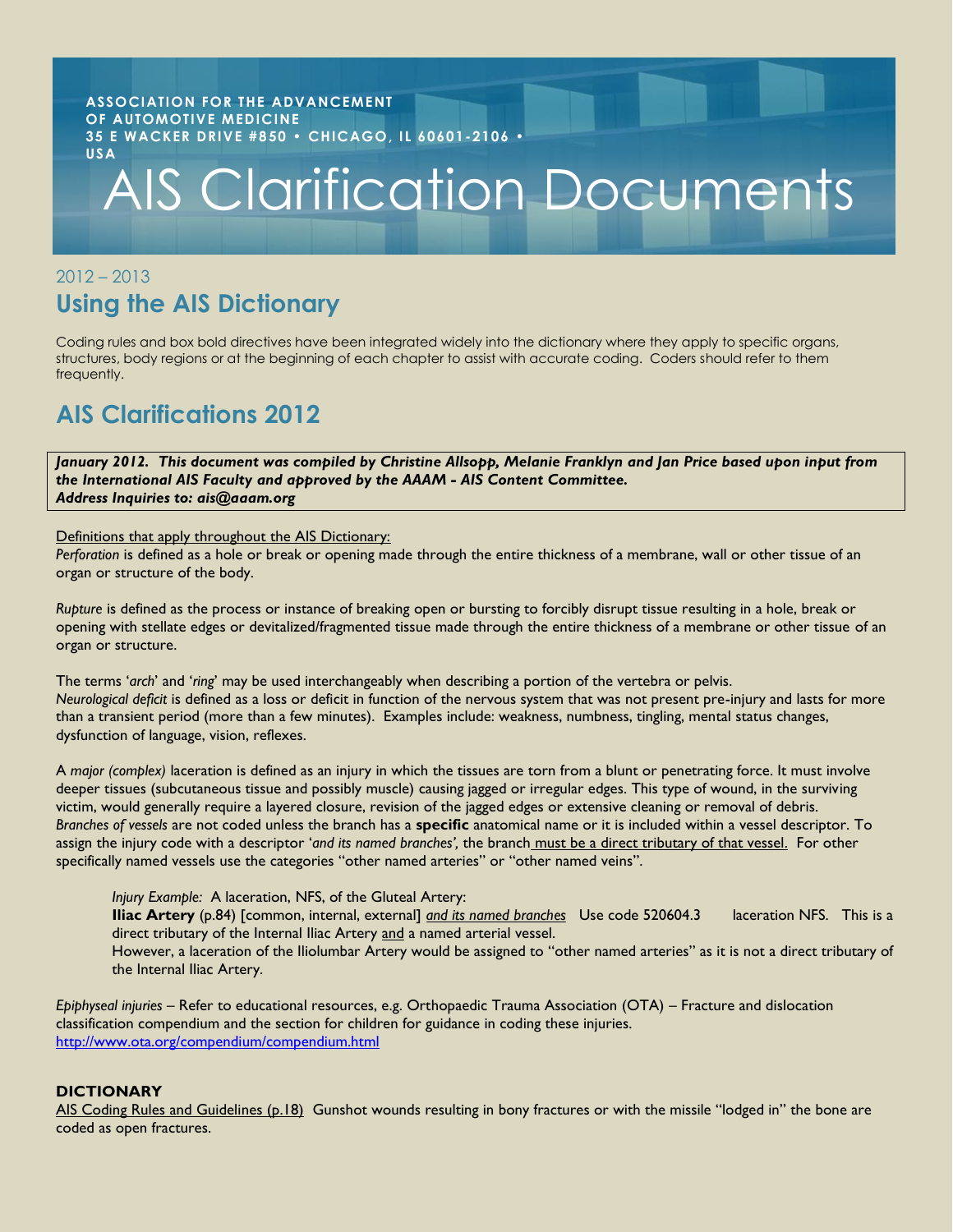## **HEAD**

*Retroclival hematoma* – At this time retroclival hematoma is not a codeable injury in AIS.

Vascular injuries (p.32): Vasospasm is a transient occurrence that may or may not show up on imaging. It is the result of injury or insult to the artery and is not an injury in and of itself. Vasospasm cannot be coded.

Hemorrhagic Contusion (Contusional Hematoma) (p45): Code as contusion since 'hemorrhagic' is the adjective describing the contusion.

Brain edema/swelling (p. 47): The coder should use the terminology used by the local practitioner when deciding whether to code as edema or swelling. The severities are the same for both.

Hypoxic brain damage (p.47): Hypoxic brain damage may be coded in instances where such conditions as hypovolemia or hypoxia lead to this damage and the hypoxic brain damage is not directly related to a lesion in the brain. It is possible to have hypoxic brain damage in addition to a lesion within the brain when such lesion would not cause hypoxic brain damage (e.g. small contusions in addition to hypovolemic shock leading to hypoxic brain damage).

Skull fracture (p.49): The temporal bone consists of three portions, the squamous, shell-like portion that is part of the skull vault, and the mastoid and petrous portions which make up part of the skull base. In the rule box describing skull base the word "squamous" should be deleted. In the rule box describing the skull vault, the words "squamous portion only" should be inserted after the word 'temporal'.

Penetrating injury to skull (p. 31): Any penetrating injury involving the brain stem should be coded to 140216.6 no matter how many other regions of the brain are also involved.

Penetrating injury to cerebellum (p 43) and cerebrum (p47): Penetrating injury to the cerebellum or cerebrum should be measured from the surface of the cerebellum or cerebrum when coding it as < 2cm or ≥2cm. If this cannot be determined, it should be coded using the inner table of the skull. If the penetrating injury crosses both regions, defer to the 'penetrating injury >1 area rule.

DAI rule box (p. 45): The directions state *"If coma exceeds 24 hours and diagnosis meets coding rules for DAI, use 161011.5 …."* The intention is to direct the coder to the Concussive Injury section on p. 51 and, if information about brainstem signs is available, any of three codes may be used – 161011.5 or 161012.5 or 161013.5.

Concussion/LOC (p. 51): LOC must be documented by a physician, or by a Nurse Practitioner or Physician Assistant or other recognized physician extender acting on the behalf of the physician.

Loss of consciousness codes (p. 51): LOC may be coded **even in the absence of** a specific diagnosis of "concussion" as long as the LOC is documented by a physician, a Nurse Practitioner, Physician Assistant or other recognized physician extender acting on the behalf of the physician**.** 

# **FACE**

Iris: The uvea is part of the eye, consisting collectively of the iris, the choroid of the eye, and the ciliary body, therefore code iris under Uvea (p. 58).

Mandible fractures (p.59): Multiple mandible fractures receive only one AIS code. The fracture should be assigned to the largest mass area of the mandible that is involved.

Orbit (p.62): The lamina papyracea is part of the medial wall of the orbit.

Complex Zygoma fractures (p.63): The anatomic area which includes the zygoma is frequently referred to as the "zygomaticomaxillary complex (ZMC)" or the "zygomatic complex". A fracture in this area may be described as a zygomatic complex fracture. The correct code for this is 251800.1. Only if there are additional fracture lines through the main fragment (not minor comminution) and the fracture meets Knight North classification criteria for KN VI, should the code for complex be used. This might be described as a complex fracture of the zygomatic complex.

Panfacial (p. 63) - Frontal bone fractures may sometimes be included in the panfacial code and if so, should not be coded separately.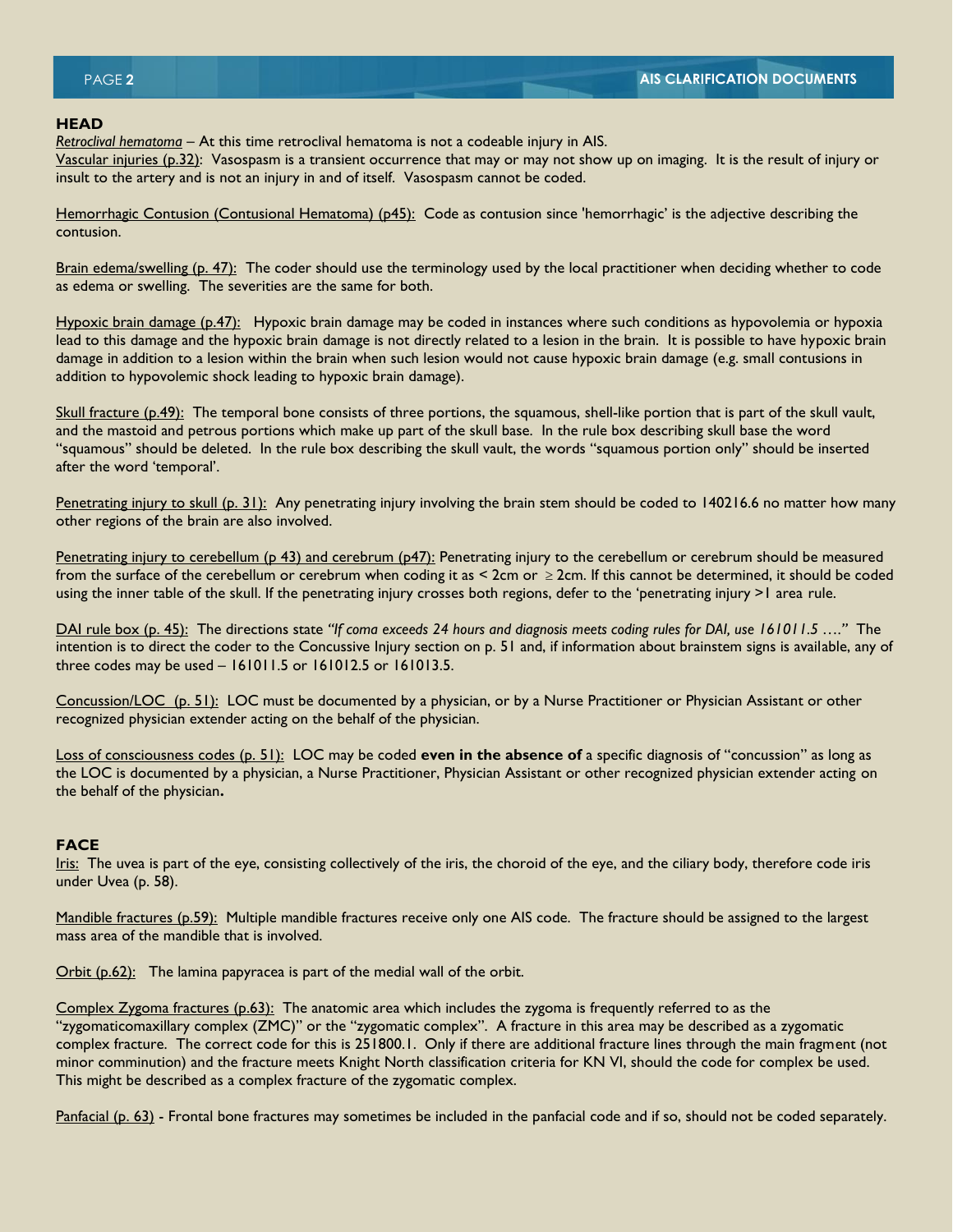# **AIS CLARIFICATION DOCUMENTS PAGE 3**

#### **NECK**

Vascular Injuries (p. 66-67): If the injury is described only as a 'dissection' and there is no disruption to the vessel code to intimal tear, no disruption.

Salivary gland (p. 70): Parotid gland is included in this code.

## **THORAX**

Heart (p.77) Code 441012.5 "perforation, ventricular or atrial, with or without tamponade" should read "perforation, either ventricular or atrial, with or without tamponade" (add word 'either')

Inhalation injury (p. 80) Inhalation codes include all airway burns from mouth and nose to lungs. Do not code mouth or pharynx separately.

Code 419200.2 "inhalation injury NFS (heat, particulate matter, noxious agents)" should read "heat, particulate matter, caustic or noxious agents" (add word 'caustic')

Hemomediastinum (p.81) This code includes mediastinal contusion

Lung contusions and lacerations (p.78) 'Scattered' lung contusions or lacerations should be coded to the unilateral or bilateral NFS code.

Flail chest definition (p. 82) The definition of flail chest should read:

"Flail chest" is defined as three or more **adjacent** ribs, **each** fractured in more than one location (e.g. posterolateral and anterolateral) to create a free floating segment, **which may** or may not result in paradoxical chest movement.

## **ABDOMEN**

Bladder - Urinary (p.88) Lacerations to the bladder wall that occur outside the peritoneal cavity (extraperitoneal) are commonly associated with a fracture of the pelvis. Lacerations to the bladder wall that occur within the peritoneal cavity (intraperitoneal) usually involve the dome of the bladder and the injury generally follows a blow to the abdomen. The following link provides excellent illustrations: <http://www.primary-surgery.org/ps/vol2/html/sect0302.html>

Colon (p.89) These codes include injuries to the cecum.

Duodenum (p.89) Code 541021.2 "disruption < 50% circumference *[OIS II]* " should read "perforation, disruption < 50% circumference *[OIS II]* " (add word 'perforation').

#### **SPINE**

Spine coding algorithm - To facilitate obtaining the correct code for spinal injuries, the following algorithm is offered:

- (1) Is the spinal cord involved? ,
- (2) Is it a contusion/laceration?
- (3) Is the deficit transient, incomplete or complete?
- (4) Is there a fracture or dislocation or both?

#### **EXTREMITIES**

Upper / Lower Extremities: Muscle laceration (p.116 & 136) and Muscle tear; avulsion (p.119 & 140):

Muscle lacerations occurring from a penetrating / external injury (from the skin down to and including the muscle) are coded to the Skin/subcutaneous/muscle section.

Muscle tears and avulsions generally occurring from blunt, stretching-type trauma (sports injury) without an overlying laceration are coded to the Muscles, Tendon, Ligaments section.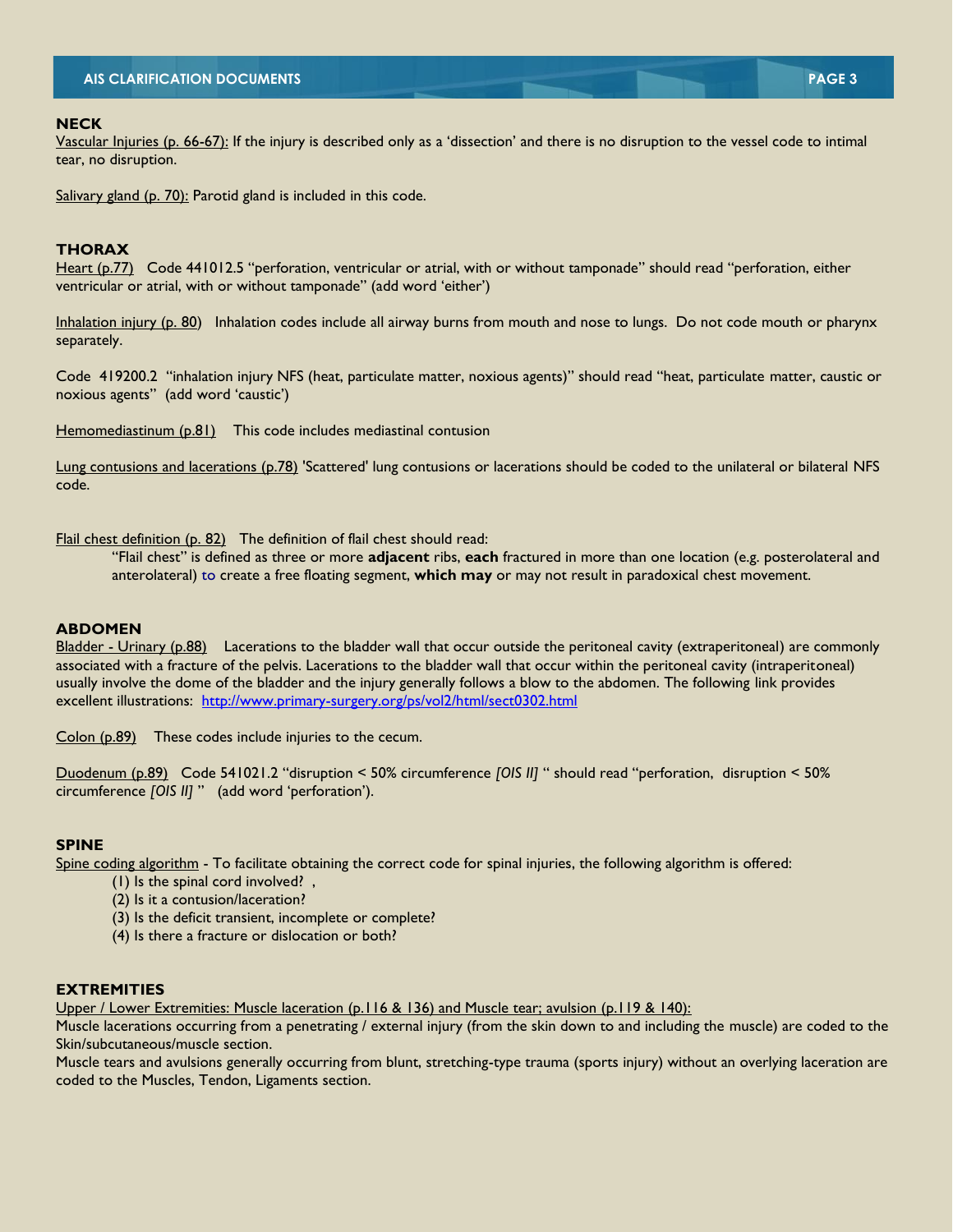#### **UPPER EXTREMITY**

Scapula (p. 123) Fractures of the acromion should be coded as 750900.2 Scapula fracture NFS.

Humerus (p. 125) The surgical neck of the humerus is located at the junction of the proximal section and the shaft. It should be coded as 751151.2 Proximal humerus - extra-articular. The following link provides an excellent illustration: [http://en.wikipedia.org/wiki/Surgical\\_neck\\_of\\_the\\_humerus](http://en.wikipedia.org/wiki/Surgical_neck_of_the_humerus)

# **LOWER EXTREMITY**

Femur (p. 147) Subtrochanteric fracture should be coded to femur shaft fracture.

Distal Tibia (p. 149) Code posterior malleolus to distal tibia.

Pelvis (p.159) Malgaigne's fracture is a vertical shear injury and should be assigned to the section for complete disruption of the pelvic ring.

#### **EXTERNAL (Skin) and THERMAL INJURIES**

Burns (p.165) Sunburn and radiation burns are not currently coded in AIS.

# **OTHER TRAUMA:**

Hypothermia (p.167) Code hypothermia to whole number temperature only; do not round up or down. For example, 31.7 C should be assigned to 010006.3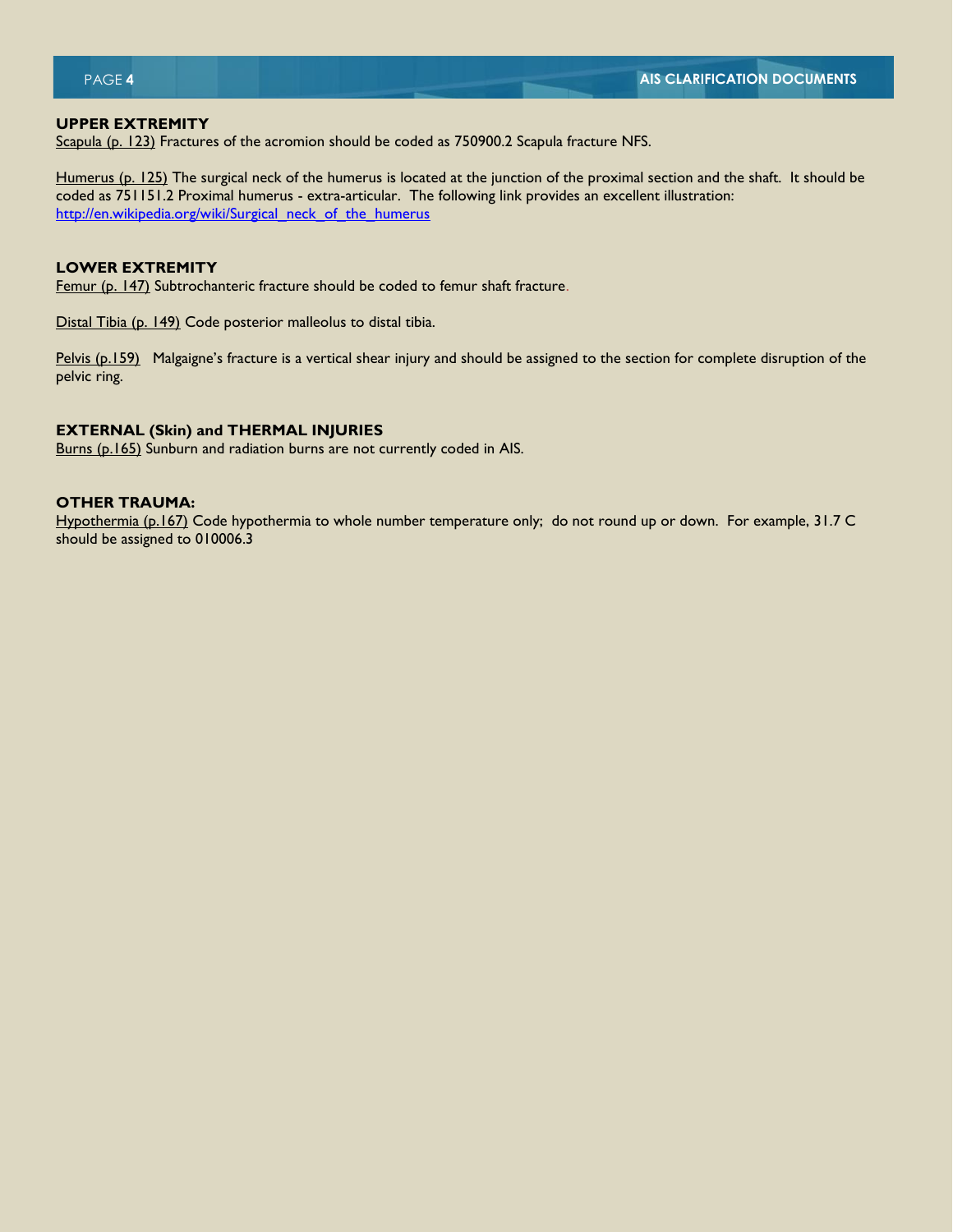# **AIS Clarifications 2013**

*January 2013. This document was compiled by the AAAM - AIS Content Committee. Address Inquiries to: ais@aaam.org*

Definitions that apply throughout the AIS Dictionary:

*Vessel dissection* should be coded to intimal tear for all vessels including descriptors for carotid artery common/internal, carotid artery external and vertebral artery.

# **DICTIONARY**

Internal carotid artery: May refer to either AIS Head **or** Neck chapters;

AIS Head codes 121099.3 to 121006.3 "Internal carotid artery" and 320099.9 to 320223.4 "Carotid artery". When the exact location of the injury is not specified as to head or neck, code to the neck region with applicable associated detail (laceration, thrombosis, occlusion, etc.).

External carotid artery: See also Face chapter which includes branches of the external carotid artery.

Vertebral Artery: May refer to either AIS Head **or** Neck chapters.

When the exact location of the injury is not specified as to head or neck, code to the neck region with applicable associated detail (laceration, thrombosis, occlusion, etc).

# **HEAD**

Multiple hematomas / SDH small or large same hemisphere: When multiple small (140640.4) or large (140648.5) hematomas OR when multiple small (140652.4) or large (140656.5) SDH are diagnosed, code each individually **IF** they are separate and individual hematomas / bleeds of the same (unilateral) hemisphere. If both hemispheres are involved use the bilateral code.

E.g.: 2 codes would be required for

 Small (L) frontal SDH - 140652.4 Small (L) occipital SDH - 140652.4

Skull – fractured vault 150406.4 (p.49): The descriptor "complex; open with torn, exposed or loss of brain tissue" is meant to read "torn **dura"**.

# **FACE**

Retrobulbar haemorrhage: Use code 240499.1 - Eye – NFS (p.56).

Nose amputation: Code as a skin avulsion according to its level of severity (p.54).

"Displacement must be significant": For mandible fractures and nasal fractures, code the description "minimally displaced" as nondisplaced.

LeFort fractures are coded as per the LeFort definitions (p. 61). Medical documentation indicating appropriate LeFort bone fractures may qualify for LeFort fracture coding when the word "LeFort" is not explicitly used in the documentation.

Panfacial fractures: Multiple and complex **bilateral** fractures of the face not conforming to the standard classifications of LeFort but resulting in significant deformation and meeting the pan facial fracture definition (p. 63) should be coded using the panfacial codes 251900.3 / 251902.4.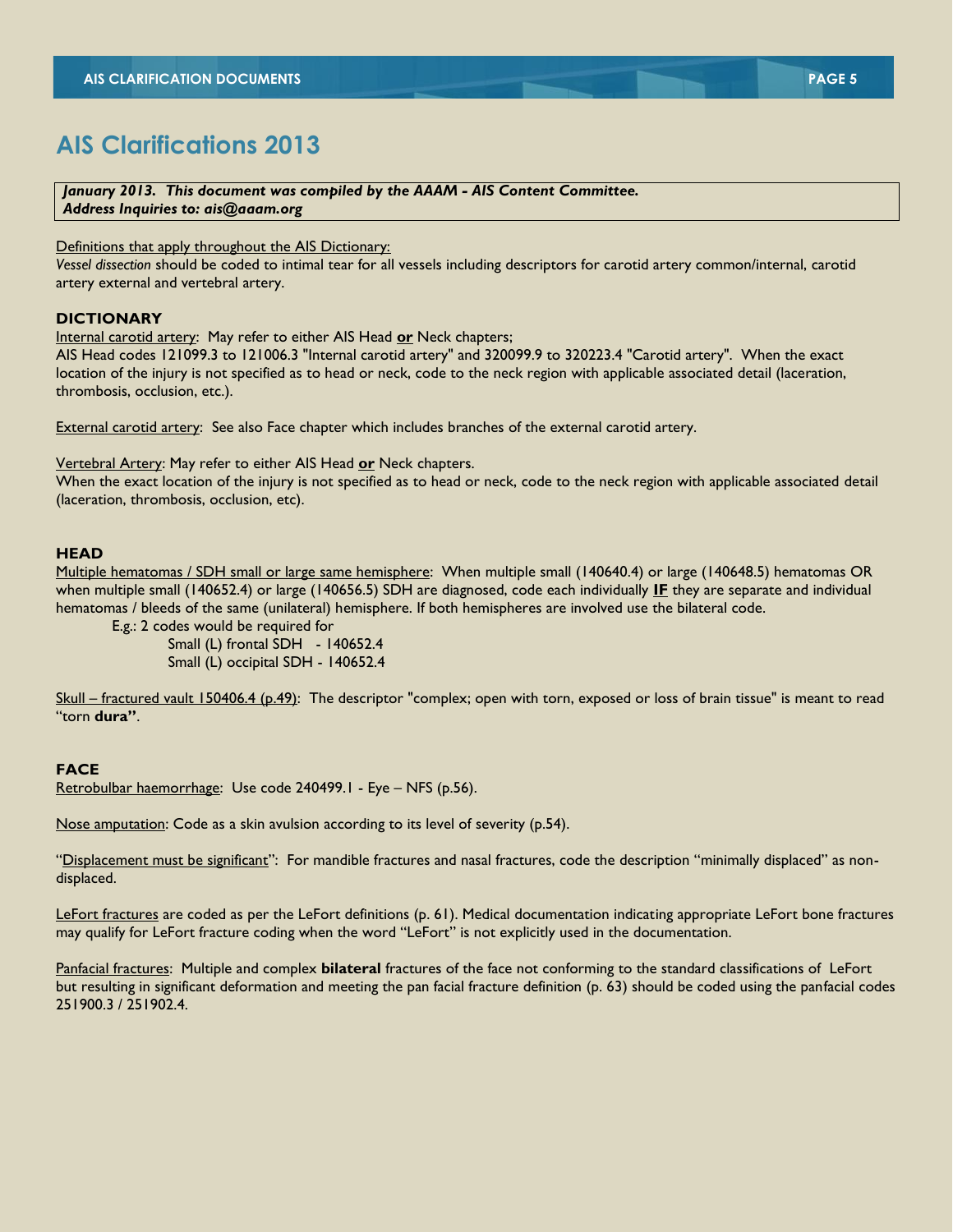## **THORAX**

Skin / subcutaneous / muscle injuries described as 'degloving' should be coded as avulsion (p.72).

Intracardiac chordae tendineae 440400.5 (p.78) includes papillary muscle injury.

Thoracic injuries (p. 81) – The 1000cc blood loss descriptor is meant to indicate blood loss of 20% in the individual. When coding pediatric or other individuals with smaller blood volumes use 20% blood loss parameter instead of 1000cc. Thoracic Injury NFS 442299.9 (p.81) refers to Thoracic **cavity** injury.

Traumatic Pneumatocele: This is a sequlae resulting from injury and cannot be coded at this time. Documentation of a specific pulmonary injury should be pursued.

#### **ABDOMEN**

Skin / subcutaneous / muscle injuries described as 'degloving' should be coded as avulsion (p.83).

#### **SPINE**

Cauda equina laceration: Cauda equina injuries described as laceration should be coded under cauda equina contusion.

**The following change was included inadvertently when originally published in 2013 and should not be implemented at this time.**

If spinal fractures and dislocations occur together without associated cord injuries code the fracture and the dislocation separately.

E.g.: Dislocation C4/5 and fracture C4 vertebral body (no cord involvement)

650230.2 – Fracture with no cord involvement – vertebral body NFS ("burst fracture")

650204.2 - Dislocation [subluxation] with no cord involvement

Coding rule: – code dislocation to superior vertebra.

If there is spinal cord compression or epidural/subdural hemorrhage but no neurologic deficit along with an associated fracture, code the spinal cord injury as NFS and the fracture as if there was no cord involvement.

Lateral mass: Lateral mass fractures should be coded as pedicle fractures.

#### **EXTREMITY (Upper and Lower)**

**"**Fracture and Dislocation Compendium" which provides information and additional illustrations of various fractures is available from the Orthopaediac Trauma Association (OTA) educational resources - [www.ota.org](http://www.ota.org/)

## **UPPER EXTREMITY**

Ligament injuries to named ligaments in the upper extremity should be coded as a sprain in the associated joint.

## **LOWER EXTREMITY**

Foot dislocations include talonavicular, calcaneocubiod, talocalcaneal, and metatarsal-phalangeal dislocations.

874030.2 Knee joint dislocation (p.141) includes patellar dislocation (knee joint consists of proximal tibia, distal femur and patella).

854351.2 Distal Tibia fracture (p.149) includes isolated or associated posterior malleolus.

856100.2 Pelvic ring fracture (p.159) includes "pelvic ring dislocation".

Pelvic fracture codes (p.159) incomplete or complete disruption with blood loss: Blood loss  $\leq$  20% by volume may be used for documented small / moderate pelvic hematoma Blood loss  $>$  20% by volume may be used for documented large / extensive pelvic hematoma The following chart may be helpful in coding pelvic fractures: